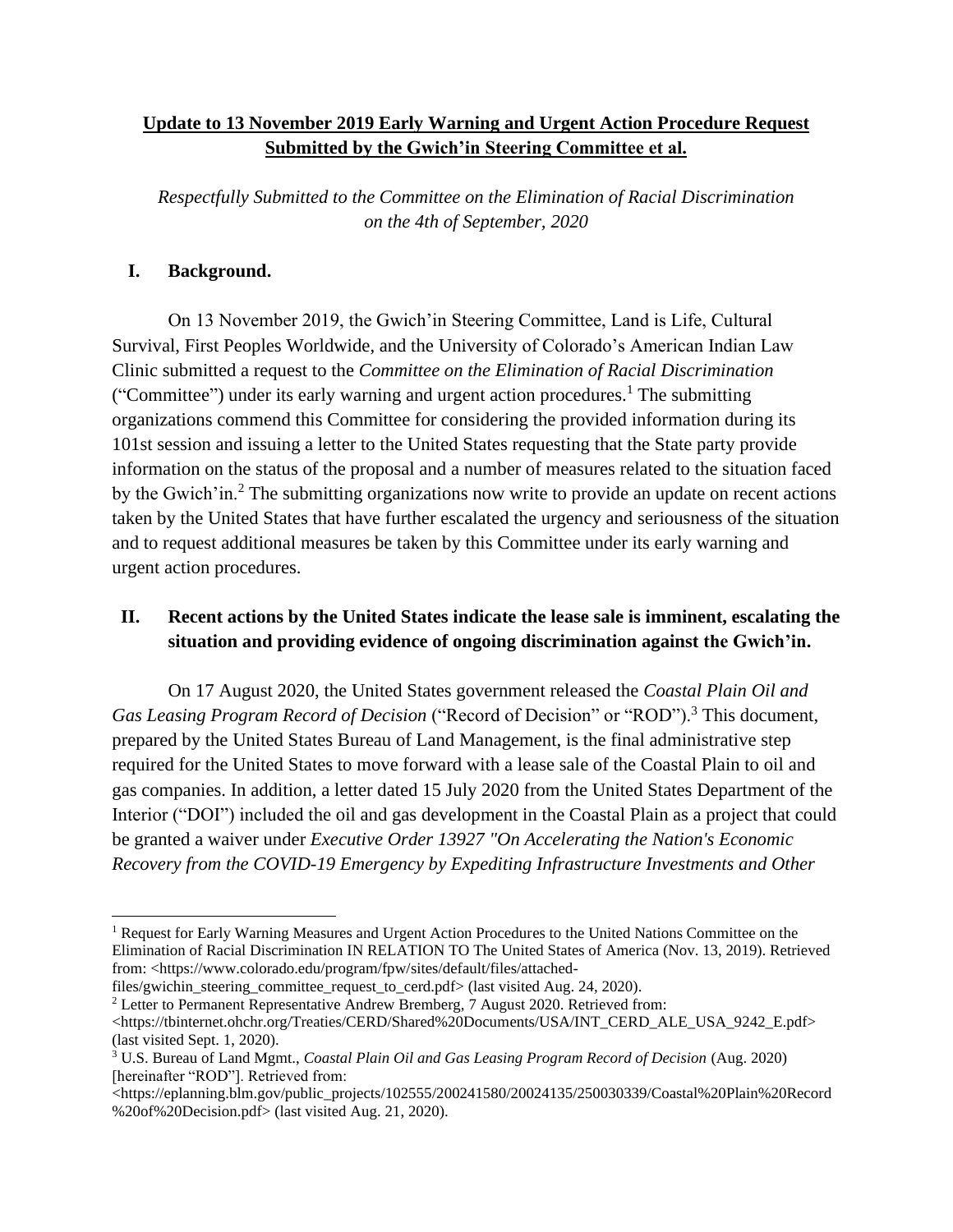Activities" ("EO 13927").<sup>4</sup> If granted a waiver under EO 13927, the lease sale would be further fast tracked and could be announced as soon as today, the 4th of September 2020.<sup>5</sup> Once finalized, the purchaser of a lease is often granted the right to develop the oil and gas in perpetuity. As a result, once the lease sale is initiated, it becomes nearly impossible to cancel the sale and prevent oil and gas development of the area.

The ROD released in August also confirms that the United States is seeking the most expansive drilling option that will have the greatest and most destructive impact on the Coastal Plain, the Herd, and the Gwich'in. The option selected was one of four presented in the Final Environmental Impact Statement, which included a range of possibilities including no development, limited development, and extensive development. Under the selected option, the United States can open the entire 1.56 million acres of the Coastal Plain to oil and gas leasing. Furthermore, the mitigation protocols stipulated by the United States, such as limiting development in certain parts of the Coastal Plain during certain times of the year, do not adequately protect the Coastal Plain or the Herd. The Herd uses the entirety of the Coastal Plain during calving and would be disturbed by construction and extraction activities. It is also well documented that oil and gas development has had negative effects on other caribou herds. Though the United States attempts to downplay the severity and extent of development, it also acknowledges that habitat destruction and the destruction of natural resources is necessary for development to occur. Similar to the Final Environmental Impact Statement, the ROD is an attempt to paper over the potentially disastrous impacts of development in order to speed up sale of the area to oil and gas interests.

In response to the ROD, on 24 August 2020, the Gwich'in Steering Committee and allied partners filed a lawsuit in U.S. federal courts.<sup>6</sup> While the litigation could delay or even temporarily prevent development of the Coastal Plain, the domestic legal framework only allows for relatively narrow procedural and environmental review and does not provide an adequate forum to address the ongoing human rights violations and the racial discrimination that the Gwich'in continue to experience. As stated in the complaint filed with the U.S. courts, "Protecting the Coastal Plain and the Porcupine Caribou Herd is a human rights issue for the Gwich'in People."<sup>7</sup> Yet, the Gwich'in do not have a clear legal basis to fully assert those rights under the United States legal system. In addition, regardless of the merits of the case, the elongated timeline of litigation relative to the accelerated timeline for development will likely result in the project moving forward, creating irreparable harm. An example of domestic

<sup>4</sup> U.S. Dep't of the Interior, Letter to the Honorable Larry Kudlow, 15 July 2020. Retrieved from: <https://biologicaldiversity.org/programs/public\_lands/pdfs/Department-of-the-Interior-Response-to-EO-13927.pdf> (last visited Sept. 3, 2020).

<sup>5</sup> Exec. Order No. 13927, 85 F.R. 35165 (2020). Retrieved from

[https://www.federalregister.gov/documents/2020/06/09/2020-12584/accelerating-the-nations-economic-recovery](https://www.federalregister.gov/documents/2020/06/09/2020-12584/accelerating-the-nations-economic-recovery-from-the-covid-19-emergency-by-expediting-infrastructure)[from-the-covid-19-emergency-by-expediting-infrastructure\]](https://www.federalregister.gov/documents/2020/06/09/2020-12584/accelerating-the-nations-economic-recovery-from-the-covid-19-emergency-by-expediting-infrastructure) (last visited Sept. 3, 2020).

<sup>6</sup> Comp'l for Declaratory and Injunctive Relief, *Gwich'in Steering Committee et al v. Bernhardt et al*, 3:20-cv-00204, *available at* [https://www.trustees.org/wp-content/uploads/2020/08/2020-08-24-Coastal-Plain-Leasing-EIS-](https://www.trustees.org/wp-content/uploads/2020/08/2020-08-24-Coastal-Plain-Leasing-EIS-Complaint-FINAL-SIGNED.pdf)[Complaint-FINAL-SIGNED.pdf.](https://www.trustees.org/wp-content/uploads/2020/08/2020-08-24-Coastal-Plain-Leasing-EIS-Complaint-FINAL-SIGNED.pdf)

<sup>7</sup> Id. at 7.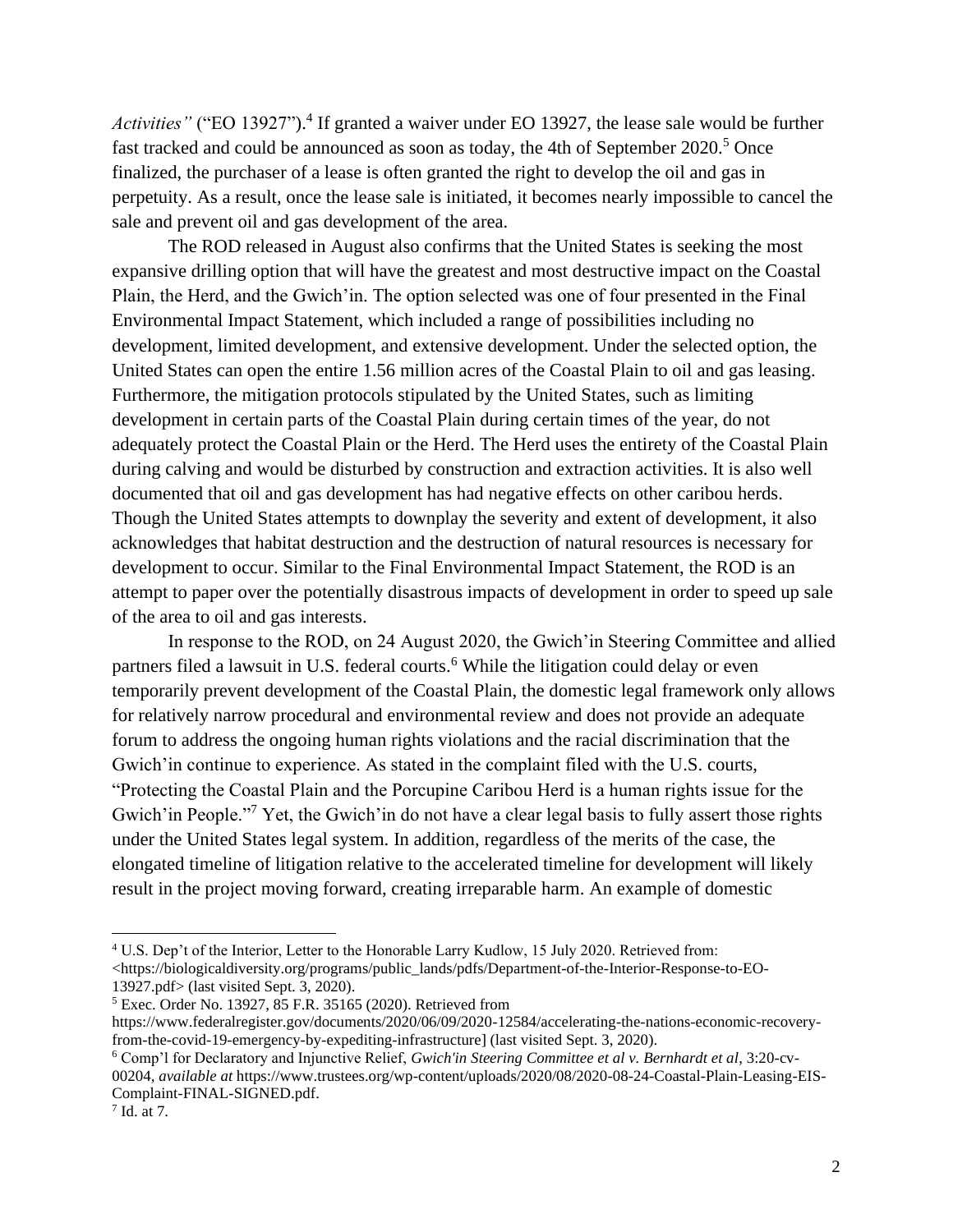litigation failing to provide an adequate remedy for Indigenous Peoples is exhibited by the events surrounding the Standing Rock Sioux Tribe's opposition to the Dakota Access Pipeline.

The United States' recent actions are evidence of a very real and substantial threat of harm to the Gwich'in and align with a pattern of ongoing discrimination against Indigenous Peoples in the context of infrastructure and energy development projects. The submitting organizations continue to emphasize the urgency of this moment, which requires the immediate attention and intervention of this Committee to prevent serious violations of the International Convention on the Elimination of all Racial Discrimination by the United States government.

#### **III. The concerns raised in the 13 November 2019 request remain unaddressed by the Government of the United States.**

Over the past ten months, the United States has taken no actions to address the concerns of the Gwich'in and instead, barreled ahead with the lease sale. Since November, the Gwich'in Steering Committee has continued to express their concerns in various forums including at the United Nations and with private entities.

In October 2019, the Gwich'in Steering Committee, Cultural Survival, Land is Life, First Peoples Worldwide, and the American Indian Law Clinic at the University of Colorado submitted *[Observations on the State of Indigenous Human Rights in the United States of America](https://www.colorado.edu/program/fpw/sites/default/files/attached-files/gwichinsteeringcommitteeuprsubmission.pdf)* to the Universal Periodic Review Working Group of the United Nations Human Rights Council.<sup>8</sup> The report details how the United States government has repeatedly failed to protect the human rights of the Gwich'in in violation of ICERD, the International Covenant on Civil and Political Rights ("ICCPR"), and various human rights norms including those expressed in the United Nations Declaration on the Rights of Indigenous Peoples ("UNDRIP") and the Universal Declaration of Human Rights ("UDHR"). The Gwich'in continue to engage with the UPR Working Group and plan to participate in the November review of the United States.

The Gwich'in Steering Committee has also engaged with a number of financial institutions. In light of human rights concerns, twenty-five financial institutions have taken steps to fully or partially exclude financing for oil and gas development in the Arctic, including five major U.S. banks: Citigroup, Goldman Sachs, JPMorgan Chase, Morgan Stanley, and Wells Fargo.<sup>9</sup> However, the United States continues to minimize or completely ignore the concerns raised by the Gwich'in.

<sup>8</sup> *Observations on the State of Indigenous Human Rights in the United States,* Prepared for the Universal Periodic Review Working Group (October 2019), *available at* 

[https://www.colorado.edu/program/fpw/sites/default/files/attached-](https://www.colorado.edu/program/fpw/sites/default/files/attached-files/gwichinsteeringcommitteeuprsubmission.pdf)

[files/gwichinsteeringcommitteeuprsubmission.pdf.](https://www.colorado.edu/program/fpw/sites/default/files/attached-files/gwichinsteeringcommitteeuprsubmission.pdf)

<sup>9</sup> BankTrack, *Banks and Arctic oil and gas*, Retrieved from:

[<sup>&</sup>lt;https://www.banktrack.org/campaign/banks\\_and\\_arctic\\_oil\\_and\\_gas>](https://www.banktrack.org/campaign/banks_and_arctic_oil_and_gas) (last visited Sept. 4, 2020).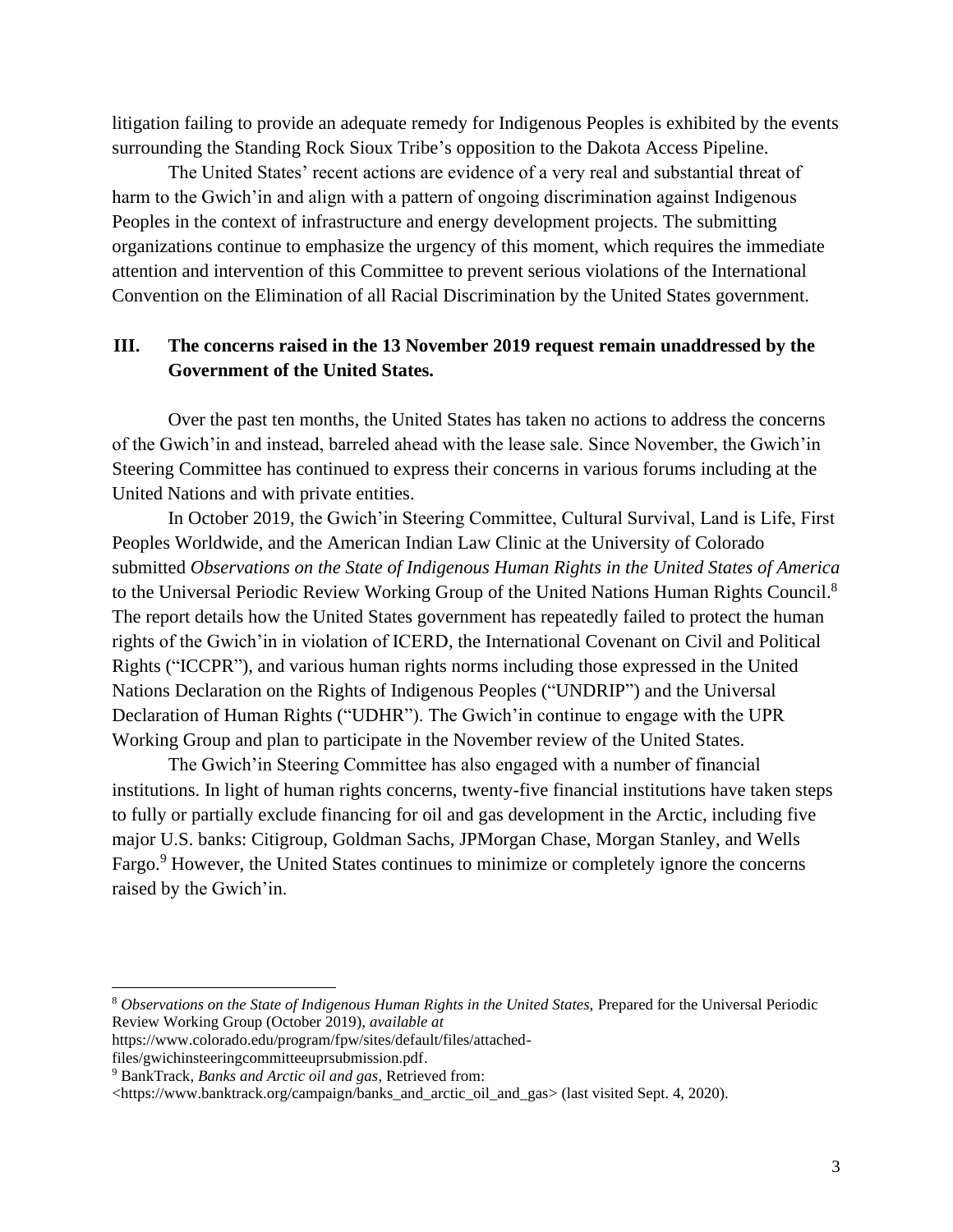The submitting organizations reiterate that the statements in the previous filing to this Committee are accurate and true, and that if the United States is permitted to lease the area for oil and gas development, the Gwich'in will be harmed in the following ways:

- Development of the Coastal Plain harms the Porcupine Caribou Herd, and therefore the Gwich'in. Because the Herd provides the majority of the Gwich'in's subsistence, the health of the Gwich'in is directly tied to the health of the Herd. Destruction of the caribou population violates the Gwich'in's right to health under ICERD Article 5(e)(iv). It also limits employment opportunities for the Gwich'in, in violation of ICERD Article 5(e)(i). Furthermore, food scarcity inhibits the ability of children to learn, and the loss of the Herd limits the Gwich'in's cultural education, in violation of ICERD Articles  $5(e)(v)$  & 7. Finally, the destruction of the Gwich'in subsistence culture is a violation of ICERD Articles 2(2), 5(e)(vi), & 7.
- Development in the Coastal Plain would destroy land sacred to the Gwich'in. The ROD allows the installation of, at minimum, 2,000 acres of drilling pads, hundreds of miles of roads and pipelines, and other support structures.<sup>10</sup> This massive development is offensive to the Gwich'in, who consider the area to be so sacred that they refuse to step foot onto the Coastal Plain, even in times of extreme famine. The development would therefore infringe on the religious freedom rights of the Gwich'in under ICERD Article  $5(d)(vii)$ .
- Development will also impact the health of the Gwich' in by exacerbating the rate of climate change and air pollution. Alaska is being affected by climate change at twice the rate of the rest of the United States, causing major changes to the weather patterns and plant and animal life cycles. By worsening the local effects of climate change, development and habitat destruction violates the rights of the Gwich'in by injuring their right to health under ICERD Article 5(e)(iv).
- Development will create security risks for the Gwich' in by increasing the risk of violence against Indigenous women. Sudden influxes of oil and gas workers, who are generally well-paid men from outside the community, typically leads to violence, trafficking, and sexual violence against Indigenous women in the area.<sup>11</sup> The development of the Coastal Plain, and the work camps that will accompany them, therefore violate the Gwich'in's right to security under ICERD Article 5(b).
- The United States has violated the rights of the Gwich' in by continually failing to consult with the Gwich'in or seek their free, prior and informed consent. Under UNDRIP, nations have the duty to consult with Indigenous Peoples prior to approving projects that may affect their ancestral lands, territories, or resources. To date, the United States has only provided cursory meetings with select members of the Gwich'in, focusing primarily on how best to drill, not whether development should even occur in the first place.

 $10$  ROD, at 10.

<sup>&</sup>lt;sup>11</sup> HONOR THE EARTH, *Man Camps Fact Sheet: Chasing out the Specter of Man Camps... Retrieved from:* <http://www.honorearth.org/man\_camps\_fact\_sheet> (last visited Aug. 20, 2020); *see also* NCAI Policy Research Center, Statistics on Violence Against Native Women (2013).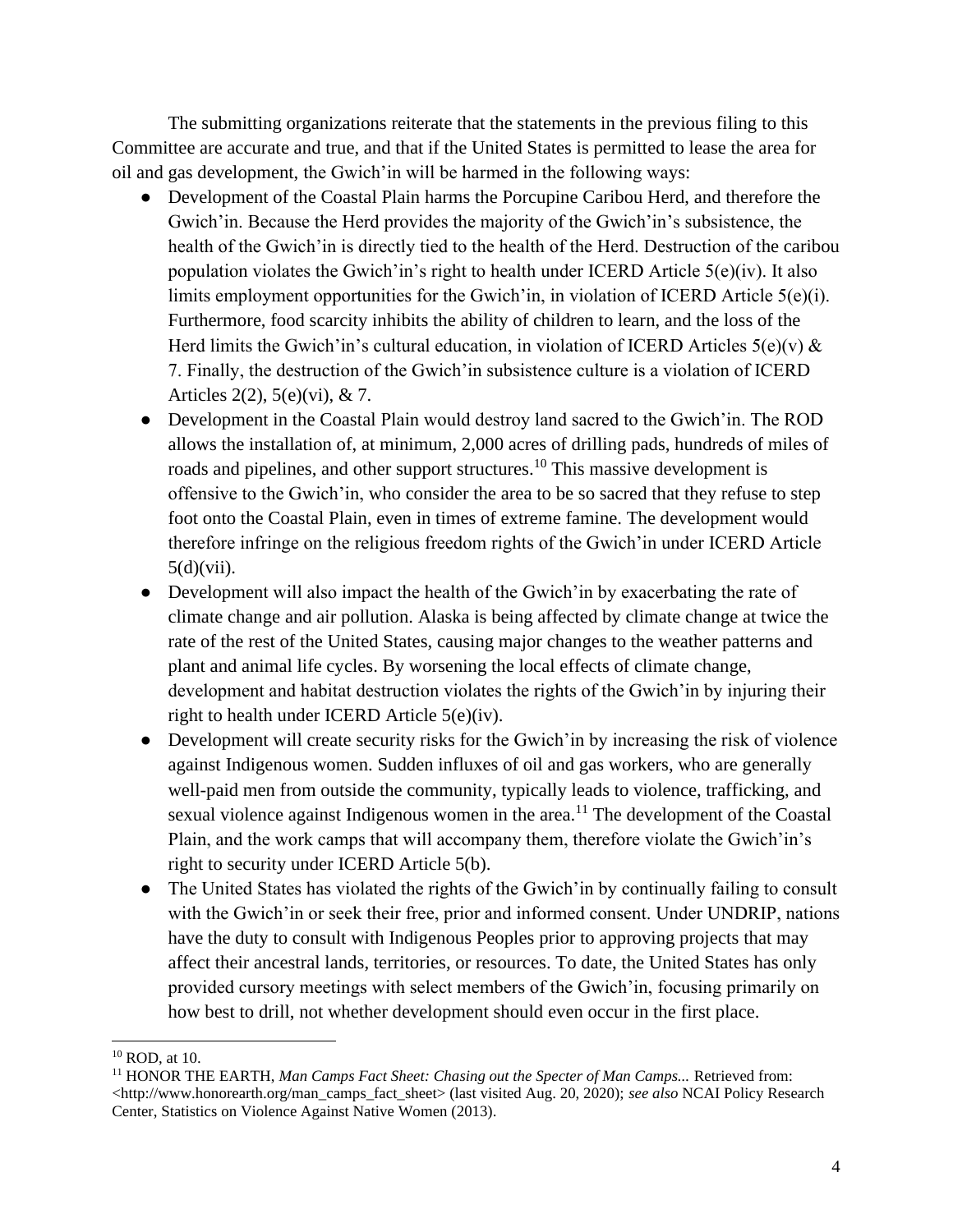#### IV. **Recent actions of the United States are reflective of the nation's historic and ongoing discrimination towards Indigenous Peoples.**

The pandemic, and the response of the United States, further exposes the entrenched discrimination and structural inequalities that the Gwich'in face. As this Committee has recently noted, the pandemic disproportionately affects already marginalized and vulnerable minority groups.<sup>12</sup> Gwich'in and other Alaskan Natives, particularly those that are far from population centers, are in the midst of a public health crisis. Gwich'in leaders are focused on protecting the health and wellness of their communities and limiting the spread of the disease into their villages, some of which are only accessible by plane, and even then, only under favorable weather conditions. Under these circumstances, the leaders are understandably limited in their ability to comment and participate in any leasing or development process. However, rather than address the effects of the pandemic on these marginalized communities, the United States government issued EO 13927 and is using this moment to remove existing regulations and forge ahead with development of the Coastal Plain and other energy projects that directly and disproportionately impact Indigenous Peoples. The decision to move ahead with this controversial and nonessential project during a global health crisis illustrates the disregard that the United States has for Indigenous Peoples and their way of life.

## **V. Updated Conclusion & Renewed Request for Early Warning Measures and Urgent Action Procedures.**

In light of the ongoing discrimination against the Gwich'in and the threat of imminent and irreversible destruction of the Coastal Plain, the submitting organizations humbly request that this Committee again consider the situation in Alaska under its early warning and urgent action procedures in order to avoid additional violations of the Convention. In particular, the submitting groups urge this Committee to adopt a decision:

- 1. Urging the Government of the United States of America to fully respect its international obligations, in particular those arising from the International Convention on the Elimination of All Forms of Racial Discrimination to which it is a party;
- 2. Stating concern regarding the discriminatory treatment of the Gwich'in and again requesting that the United States submit information to the Committee under the early warning and urgent action procedures related to the situation in *Iizhik Gwats'an Gwandaii Goodlit* (*The Sacred Place Where Life Begins*) and that they do so prior to holding a lease sale.

<sup>12</sup> CERD, *Statement on the coronavirus (COVID-19) pandemic and its implications under the International Convention on the Elimination of All Forms of Racial Discrimination*, 101st Session (Aug. 7, 2020).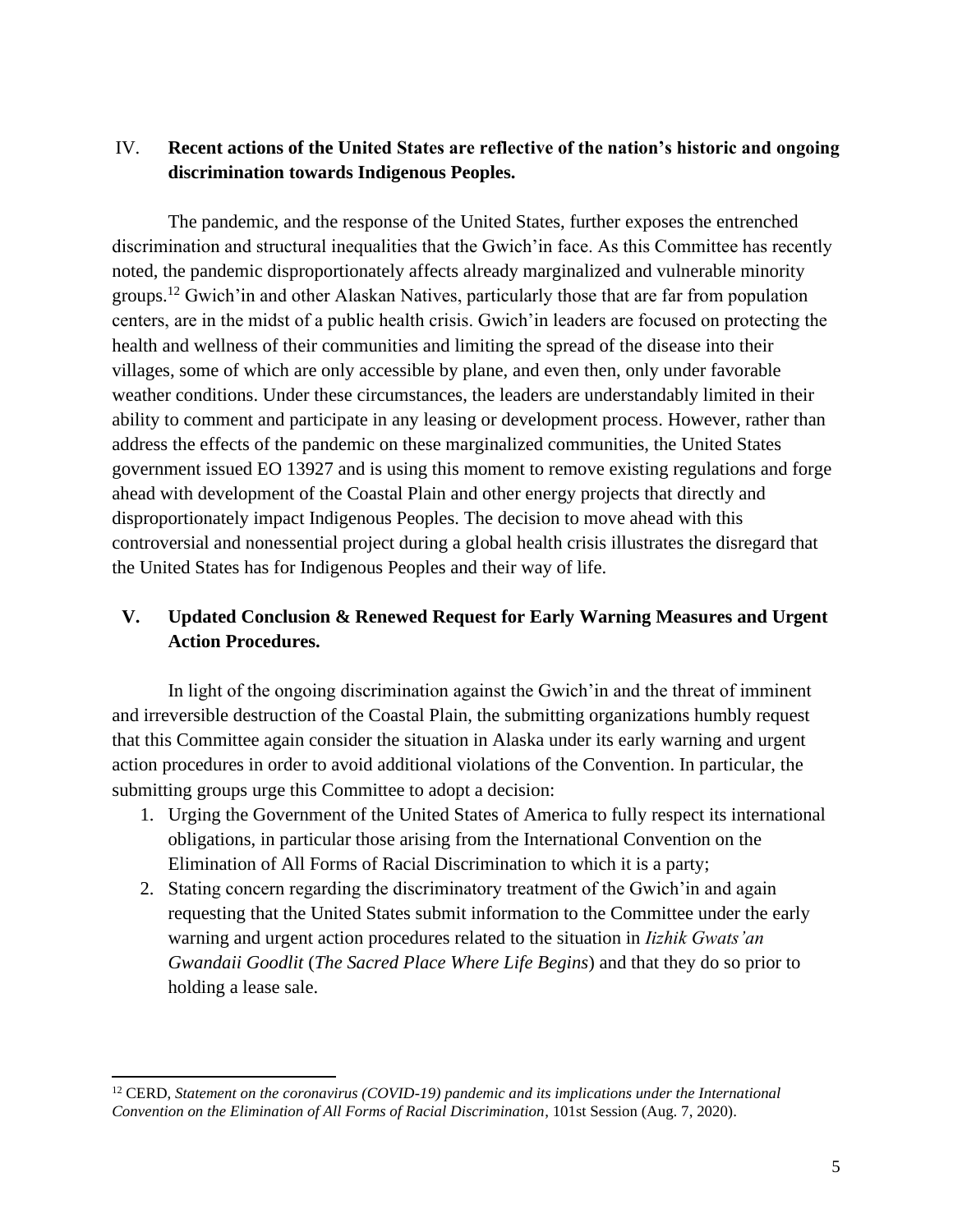- 3. Recommending that the United States, consistent with the commitments that it has made under ICERD and UNDRIP, recognize the denial of rights to the Gwich'in as a human rights issue and begin to take action to rectify the human rights violations.
- 4. Recommending the United States revoke the ROD and not proceed with the lease sale.
- 5. Recommending the United States halt any future activities that infringe on the rights of the Gwich'in as Indigenous Peoples through:
	- a. Adopting Option A in the Final Environmental Impact Statement, so that no part of the Coastal Plain will be offered for future oil and gas lease sales;
	- b. Passing legislation to provide permanent protection for the Coastal Plain;
	- c. Adopting a plan that permanently protects the wildlife in the Coastal Plain including the polar bears and the Porcupine Caribou Herd;
	- d. Honoring its commitments under the *Agreement Between the Government of Canada and the Government of the United States of America on the Conservation of the Porcupine Caribou Herd*; 13
	- e. Honoring the government's trust responsibility to Indigenous Peoples within the United States; and
	- f. Engaging in meaningful consultation and obtaining the free, prior and informed consent of the Gwich'in under the principles enshrined in UNDRIP and related international norms before commencing any projects on or near the sacred lands of the Gwich'in.
- 4. Requesting that other States and international entities, including financial institutions, withdraw their support for development of the Coastal Plain, and informing all Member States that the support of oil and gas development is a violation of ICERD and the United Nations Guiding Principles on Business and Human Rights.
- 5. Recommending that a Committee member seek permission from the United States to visit Alaska and create a report on the situation based on their findings.
- 6. Recommending the United States reaffirm its commitment to incorporating UNDRIP into domestic law.
- 7. Recommending the United States, in the face of COVID-19 and the global health crisis, aid Indigenous Peoples through:
	- a. Ensuring equal access to healthcare services for all people;
	- b. Seeking ways to meaningfully partner and assist Indigenous Peoples in fighting COVID-19;
	- c. Avoiding unnecessary development projects that tax the physical and emotional resources of Indigenous Peoples during the health crisis;
	- d. Ensuring isolated Indigenous communities are protected from the effects of COVID-19; and

<sup>13</sup> *Agreement Between the Government of Canada and the Government of the United States of America on the Conservation of the Porcupine Caribou Herd* (signed July 18, 1987) [<https://www.treaty-accord.gc.ca/text](https://www.treaty-accord.gc.ca/text-texte.aspx?id=100687)[texte.aspx?id=100687>](https://www.treaty-accord.gc.ca/text-texte.aspx?id=100687) (last visited Aug. 20, 2020).